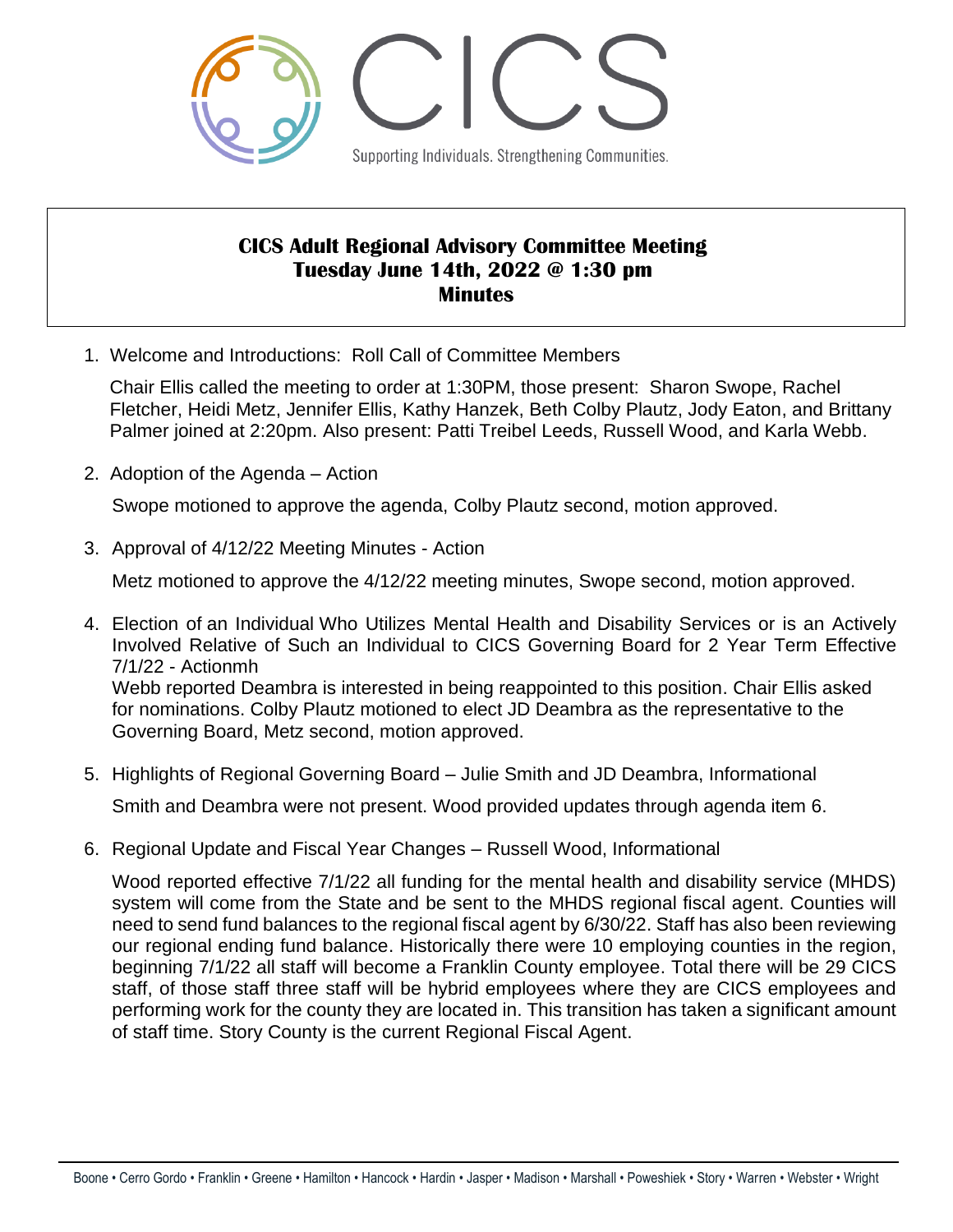# 7. Legislative Update – Russell Wood, Informational

Wood reported MHDS regions wanted to see a change in the amount of ending fund balance regions can have in a couple of years by moving this cap from 5% to 10%, no legislation was passed in regard to this. Governor Reynolds did sign a loan repayment program for mental health professionals and did some changes to provisional licensing for Doctor of Psychology and a licensure program for psychologist to prescribe medications. There was a push to open more high acuity beds at mental health institutes, this did not pass. Legislation did pass for a tiered reimbursement for inpatient behavioral health care, it is hoped this will help in meeting the need for high acuity beds. Have also been working on forensic care for individuals who are involved with the justice system to receive treatment in an alternative setting, no funding was allocated to this.

#### 8. Service Planning and Development Update – Patti Treibel Leeds, Informational

Treibel Leeds reported CICS let a request for proposal for Intensive Residential Service Home (IRSH) and did receive one proposal from 43 North Iowa. The CICS Governing Board approved to move forward with developing a contract for startup and service costs with 43 North Iowa. 43 North Iowa intends to open a four bed IRSH site, hoping to have the service open by January 2023. Through a statewide initiative, regions have been meeting for several months to review nine evidence based practices and provide recommendations to regional CEOs who have then provided the recommendations to DHS. Evidence based practices this involves are: Permanent Supportive Housing, Consumer Operated Services, Illness Management and Recovery/Intensive Psychiatric Rehabilitation, Intensive Placement Services, Co-Occurring Disorders for Substance Abuse and Mental Health, Positive Behavioral Supports, ACT, and Family Psycho Education. It has been recommended to discontinue Strength Based Case Management as this is not a model provided in the state any longer. Regions are responsible to make sure they are in compliance with their contract with DHS, an area being worked on is identifying outcomes for crisis services, the intent is to pilot this soon. July 18<sup>th</sup>-July 22<sup>nd</sup>, 2022 CICS is hosting a Crisis Intervention Training (CIT) with SolutionPoint+ from San Antonio, the training will be held in Jasper County. This is a 5 day training, 20 people can be trained at one time, the training is currently full. Capstone Behavioral Healthcare has assisted in arranging speakers for the training. CICS will be hosting two other CIT trainings in the next several months. August 8<sup>th-</sup> August 12<sup>th</sup>, 2022 CICS is sponsoring an ASIST Train the Trainer suicide prevention training to be held in Ames, 24 people can be trained. Individuals who take the training will need to provide training three times in the first year and then annually thereafter to maintain training certification.

#### 9. Advisory Committee Vacancies – Karla Webb, Informational

Webb reported there are currently five vacancies for an individual who utilizes mental health and disability services or is an actively involved relative of such an individual. Currently have 10 provider representatives, Webb will be reaching out to the most recently appointed provider representatives to see if they will extend their term in order to balance out term rotations. Counties unrepresented are Boone, Greene, and Warren. There is a committee application form that needs completed to apply for appointment and Webb can provide this.

#### 10. Local Community Needs

Ellis shared staffing continues to be a need. Colby Plautz shared she is working with a group trying to restart adult day services, are currently working to get the licensure for this service.